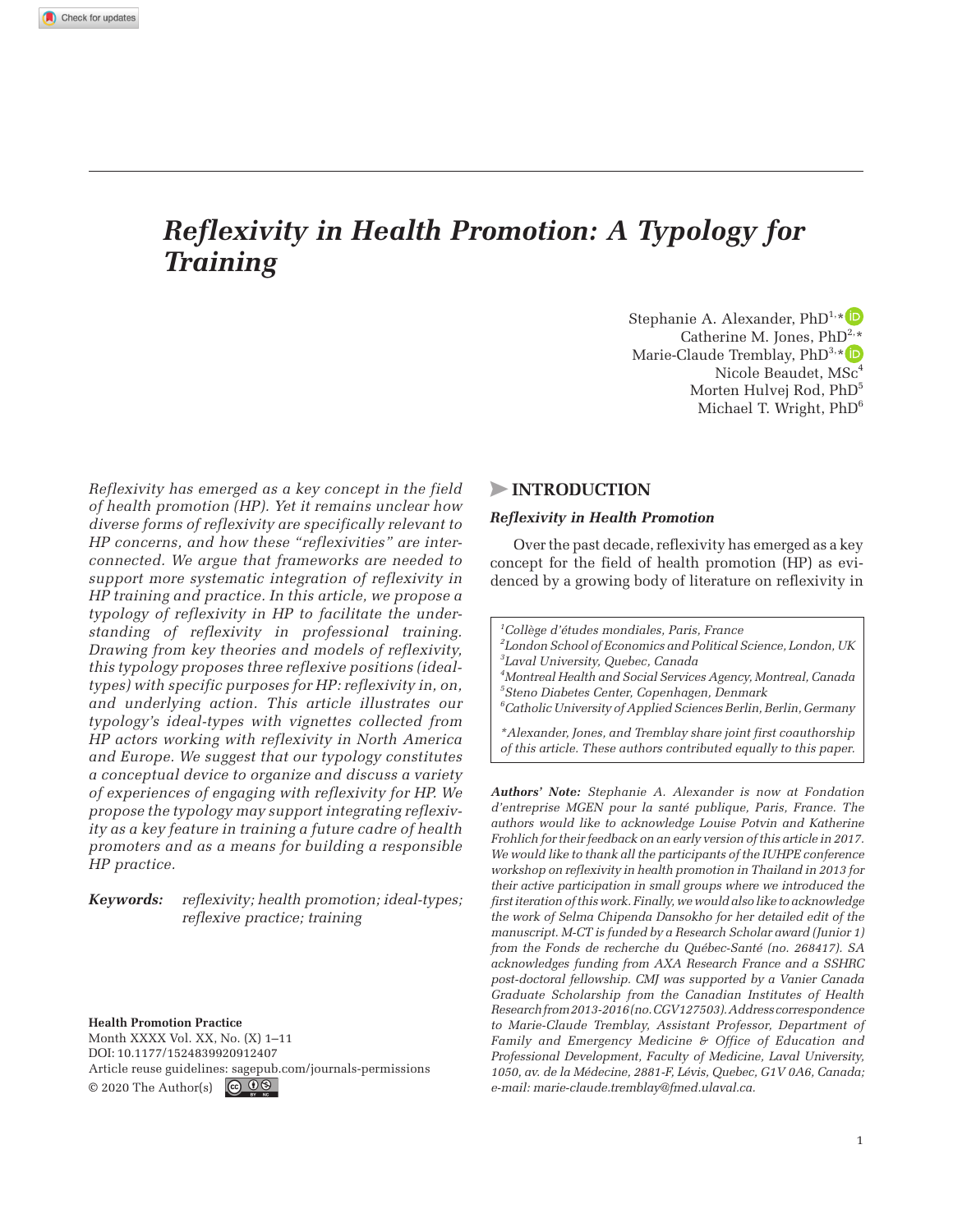the field (Bisset et al., 2017; Boutilier & Mason, 2017; Fleming, 2007; Issitt, 2003; Johnson & MacDougall, 2007; Potvin & McQueen, 2007; Tremblay et al., 2014; Tretheway et al., 2015). Reflexivity has been examined and hailed as a means of developing alternative modes of thinking about HP and of engaging in HP research and practice with the aim of addressing a broad range of issues that have been deemed central to the field by the Ottawa Charter, such as social inequities, social justice, power dynamics, globalized health concerns, and the advancement of context-driven and settings-based interventions (Caplan, 1993; Eakin et al., 1996; Kickbusch, 2007; Shareck et al., 2013; Tretheway et al., 2015). Given the explicit call from within the field of HP to examine these issues as well as the assumptions and politics underlying HP to develop new perspectives for action (Kickbusch, 2007), reflexivity appears increasingly relevant for HP (Tretheway et al., 2015). However, despite its growing popularity and promise, it remains unclear how reflexivity can be conceptualized in relationship to HP concerns, and how it can become integrated into HP training.

Drawing on major works on reflexivity (Boud et al., 1985; Bourdieu & Wacquant, 1992; Boutilier & Mason, 2017; Mezirow, 1990; Schön, 1991), we developed a shared understanding to agree on a broad definition of reflexivity as

an intentional intellectual activity in which individuals explore or examine a situation, an issue, or object on the basis of their past experiences, to develop new understandings that will ultimately influence their actions or in which they critically analyze the field of action as a whole. (Tremblay et al., 2014, p. 539)

In this article, we employ *action* as an inclusive term for the range of activities carried out by HP actors, including research, intervention, evaluation, practice, or policymaking. Since reflexivity is defined both according to its links to practice and to broader critical examinations of the field, it holds promise for guiding our thinking to better adapt to complex and contextually situated health issues and unexpected situations of HP practice that cannot be anticipated in formal training (Kickbusch, 2007). HP actors face increasingly complex health challenges, resulting from numerous contemporary concerns, including the globalization of health problems and their determinants (Labonte et al., 2011), unanticipated and undesirable consequences of interventions (Allen-Scott et al., 2014) and the continuous modification of social practices by the very knowledge they produce (Potvin & McQueen, 2007). Already in the early 2000s, Issitt (2003) argued that health promoters ought to draw on reflexivity "to evaluate the possibilities and limitations of their own values and actions in relation to the 'macro' political context in which they are operating, and the challenges they face personally and professionally in tackling health inequities" (p. 175). Kickbusch (2007) has also suggested that engaging with reflexivity in health research and action may be critical, especially in a world in which there are increasing "options, choices and insecurity" (p. 152) regarding health and in which traditional "knowledge no longer means certitude" (p. 153). The inclusion of reflexivity in HP thus has potential to improve contemporary HP research and action (i.e., anti-oppressive health practices) and could be a means to highlight power relationships within HP interventions (Fleming, 2007; Kippax & Kinder, 2002; Labonte, 1994; Tremblay et al., 2014), thereby fostering the type of change to which HP was originally committed (Eakin et al., 1996; Issitt, 2003).

# *Why We Need a Framework for Reflexivity in HP Training*

Despite broad recognition that reflexivity is important for the field of HP, how to develop and foster frameworks for integrating and engaging different forms of reflexivity as part of HP training remains largely unexplored (Mann et al., 2009; Tremblay et al., 2014). For instance, HP actors do not have a common vocabulary or conceptual apparatus specific to the field that can be used to think and talk about their reflexive endeavors as integral to their work. As such, discussions and instances of engaging in reflexivity within the field of HP are somewhat dispersed and draw on quite disparate conceptualizations of reflection and reflexivity. In addition, frameworks of reflexivity proposed in the field are still nascent and create confusion by considering reflexivity as a means to achieve health equity in HP action rather than an end in itself (Guichard et al., 2019; Masuda et al., 2014; Tremblay et al., 2014). This dispersion also results in difficulty introducing and integrating reflexivity into HP training.

While some recent attempts have been made to concretely link HP core competencies to reflexivity (Wigginton et al., 2019), we argue that new approaches and tools are needed to support a more systematic integration and coherent discussion of the role and uses of reflexivity in HP training and practice. Rather than advocating for one model of reflexivity or making hard distinctions between the different "reflexivities", we think that these different forms of reflexivity can be placed within a continuum of reflexivity for HP. In this article, we propose a typologybased tool to assist the understanding of reflexivity in HP training. Borrowing from key theories and models of reflexivity, this framework articulates coherently three different reflexive positions and their purposes for HP training and practice, while emphasizing their inherent connectedness. To position this framework concretely within HP practice, we propose that reflexivity should be discussed in relationship to foundational documents of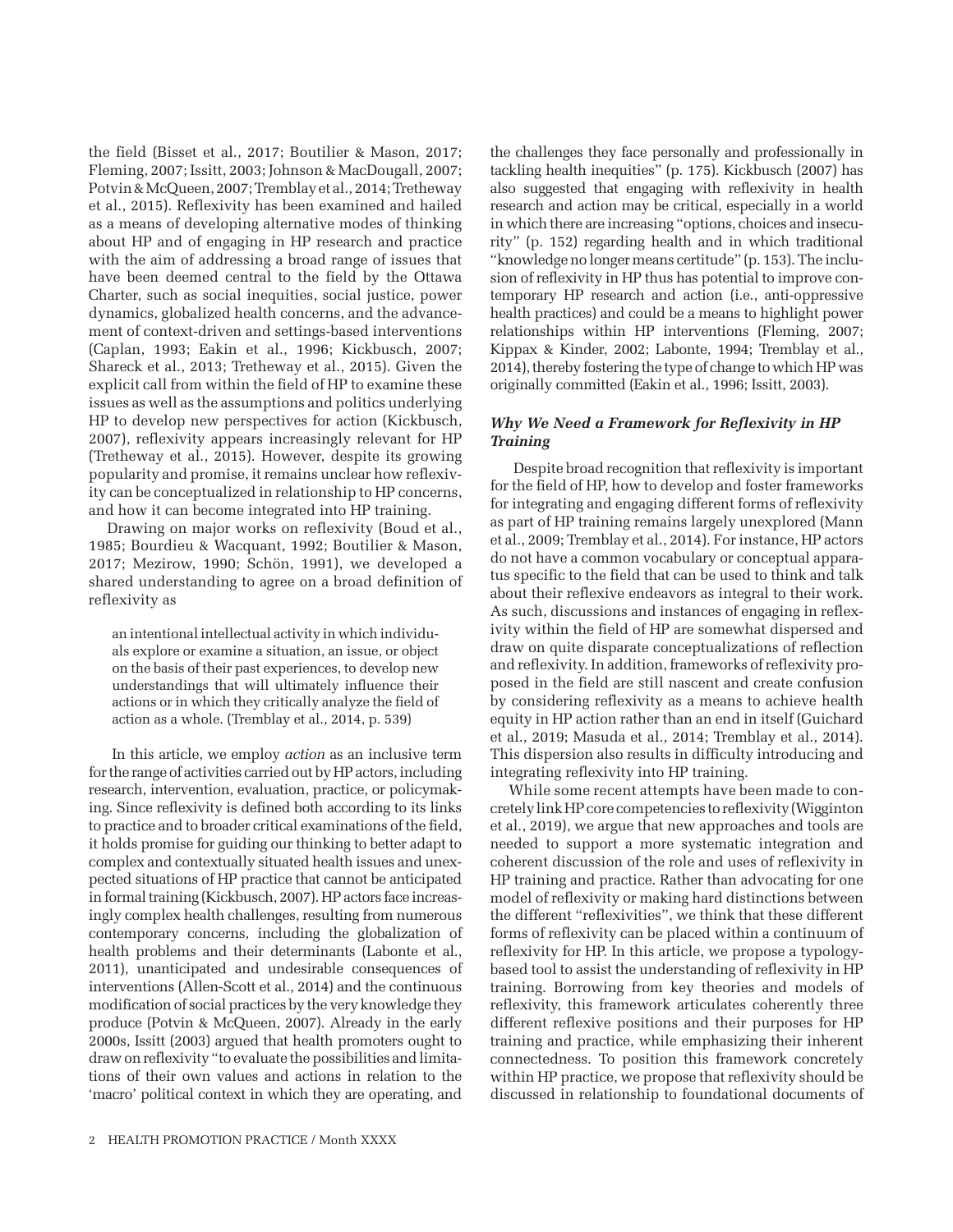| <b>Types</b>                                     | Definitions                                                                                                                                                                                                                                                                                                                                                                                                                                | Questions                                                                                                                                                                                                                                                                                                                                                                                                                                                                                                                                                                                                                      |
|--------------------------------------------------|--------------------------------------------------------------------------------------------------------------------------------------------------------------------------------------------------------------------------------------------------------------------------------------------------------------------------------------------------------------------------------------------------------------------------------------------|--------------------------------------------------------------------------------------------------------------------------------------------------------------------------------------------------------------------------------------------------------------------------------------------------------------------------------------------------------------------------------------------------------------------------------------------------------------------------------------------------------------------------------------------------------------------------------------------------------------------------------|
| Reflexivity in<br>action <sup>a</sup>            | The actor(s) examine(s) experiences and<br>situations in their own action(s), and<br>make(s) adjustments while in the midst of<br>"doing" the action. This entails an effort to<br>create meaning or make sense of the action<br>being conducted. Being reflexive in action<br>allows actors to mobilize knowledge<br>emerging during action.                                                                                              | What am I learning about this practice/<br>phenomenon/population right now, and how<br>might this learning affect or shape the next steps<br>of the action being undertaken?<br>How can I/we integrate this new knowledge and<br>adjust the action to better suit/adapt to an<br>evolving situation?                                                                                                                                                                                                                                                                                                                           |
| Reflexivity on<br>action <sup>a</sup>            | The $actor(s)$ examine $(s)$ action $(s)$ after<br>experiences and situations have taken<br>place. This entails reflection on how the<br>action was designed and implemented, and<br>on the methods and strategies used to carry<br>out the action. Being reflexive on action<br>allows for actors to produce knowledge<br>emerging from action and for future action.                                                                     | What could I/we have done differently?<br>In hindsight, how well was the health<br>$\circ$<br>promotion action suited to the needs and<br>context of the situation/population in terms of<br>strategy, design, and implementation?<br>Did the health promotion action permit<br>$\circ$<br>achieving the expected results?<br>Were there unexpected effects?<br>$\circ$<br>With the experience and knowledge gained,<br>$\circ$<br>what would I/we do differently to better take<br>the situation, the population and their history,<br>perspectives, needs, and experiences into<br>account in the design and implementation? |
| Reflexivity<br>underlying<br>action <sup>a</sup> | The actor(s) critically question(s) the<br>premises of the field of action including<br>the power dynamics, the political and<br>cultural values, and any other underlying<br>assumptions. Being reflexive about what is<br>underlying action may be part of a larger<br>systemic change process that creates<br>awareness about the field of action at large<br>and encourages alternative perspectives for<br>action and for evaluation. | What values, beliefs, and assumptions underlie<br>my/our action, and more generally, the work done<br>in the field of HP in this setting/context?<br>What power structures might this kind of<br>practice/action be creating, supporting, or<br>modifying?<br>What forms of knowledge does this practice/<br>action draw on and give validity to, and inversely,<br>what forms of knowledge might it be invalidating<br>or marginalizing?                                                                                                                                                                                      |

**Table 1 Typology: Three Ideal-Types of Reflexivity in HP**

a" Action" is an inclusive term for the range of activities carried out by health promotion actors including research, intervention, evaluation, practice, or policy.

the field, such as the Ottawa Charter, in order to facilitate the integration of reflexivity in HP training and professional education. Furthermore, to facilitate its use, we have developed a set of question as prompts for each of the three reflexive positions to create a starting point for integrating reflexivity in HP practice.

# >**Ideal-Types Of Reflexivity In Health Promotion**

With the aforementioned definition as our starting point, our integrated typology for reflexive experiences in HP differentiates three broad reflexive exercises in which HP actors' experiences can be positioned. Concretely, we call these reflexivities "ideal-types," which represent syntheses of multidisciplinary perspectives on reflexivity (see Table 1). We consider the ideal-types as mileposts in the landscape of reflexivity where HP actors may consider situating their work, and as conceptual tools that can be used to discuss and compare experiences of reflexivity in different HP contexts. As such, the idealtypes are not intended to correspond to strict categories of empirical realities, but when applied to experiences they can elicit reflection and discussion on their main characteristics, and evoke consideration about the fuzziness (or fluidity) between them. The ideal-types are organized according to an actor's position, proximity, and perspective in terms of her or his relationship to HP action.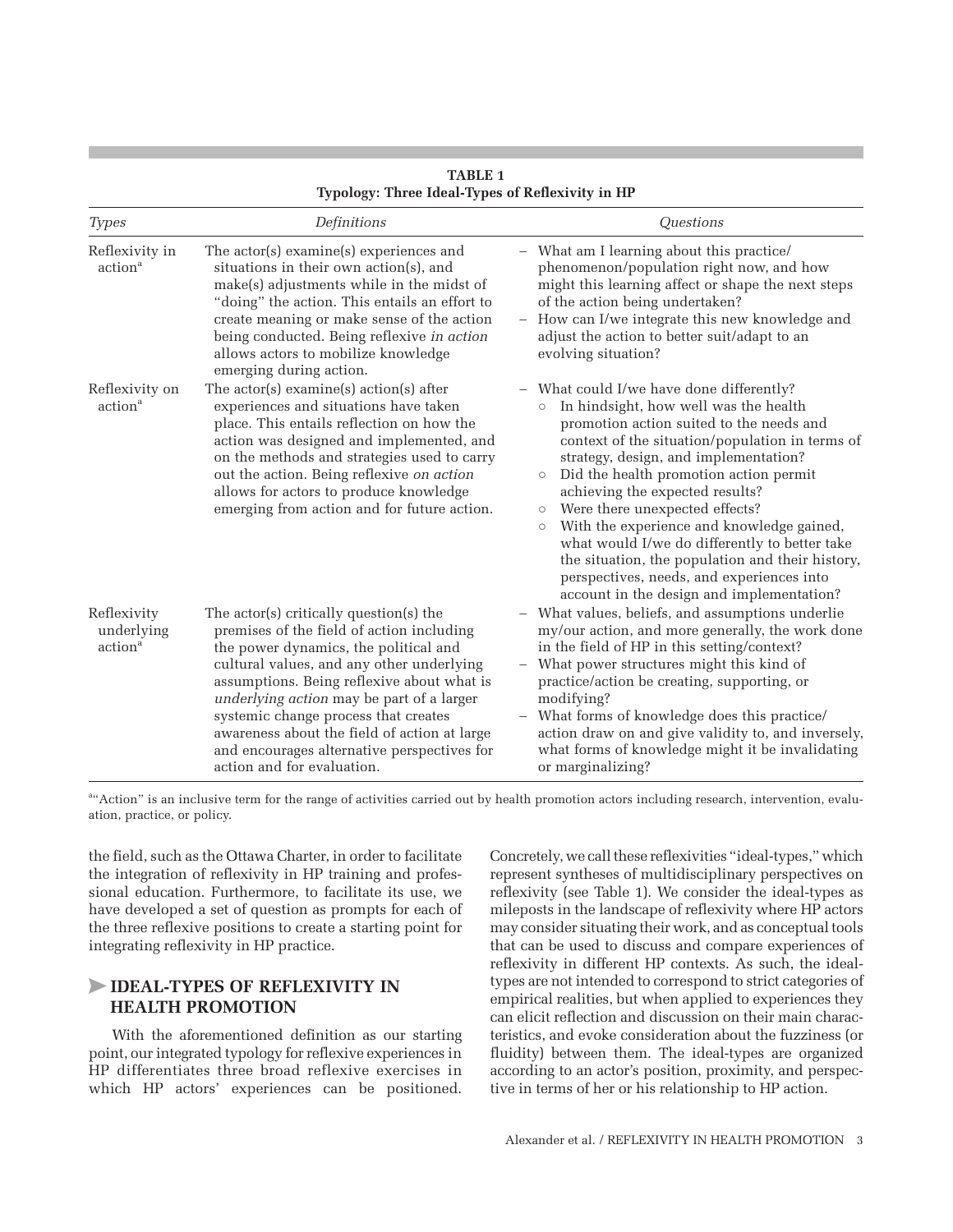The first ideal-type, *reflexivity in action*, relates to the reflexive process during the action being undertaken, wherein practitioners and researchers engage in reflection while in the process of "doing" the action and adjust their practices accordingly. Reflexivity in action, as similarly outlined by Schön (1991) for educational practice, occurs when the practitioner "reflects on the phenomenon before him, and on the prior understandings . . . which serves to generate both a new understanding of the phenomenon and a change in the situation" (p. 68). With this in mind, *reflexivity in action* linked to professional practice, can occur from various vantage points within HP action (practice and research); but it is always linked to the adjustment of practices that are taking place at a given moment. Guiding question prompts for this ideal-type include the following: (a) What am I learning about this practice/phenomenon/population right now, and how might this learning affect or shape the next steps of the action being undertaken? (b) How can I/we integrate this new knowledge and adjust the action to better suit/adapt to an evolving situation?

The second ideal-type, *reflexivity on action*, is a form of reflexivity that entails stepping back and questioning one's own (or a group's) concrete actions once completed. At this level, reflexivity occurs after a particular action has been carried out, and when there is some temporal distance between the actor(s) and the action. This reflexivity distinguishes itself by having the pragmatic or mechanistic elements of the action as its focus. It emphasizes a critical reflection about the design and implementation of an action, and on the methods and strategies applied for carrying out the action. *Reflexivity on action* lies at the border between the first and the third idealtypes. Overall, this kind of "post-action" reflexivity is focused on the technical improvement of practices. In the words of Teekman (2000), this kind of reflexivity focuses "on learning, on the development of practice knowing/knowledge" (p. 1127). A first broad question for this ideal-type might include the following: (a) What could I/we have done differently? Other subquestions would include (b) In hindsight, how well was the HP action suited to the needs and context of the situation/ population in terms of strategy, design and implementation? (c) Did the HP action permit achieving the expected results? (d) Were there any unexpected effects? (e) With the experience and knowledge gained, what would I/we do differently to better take the situation, the population and their history, perspectives, needs, and experiences into account in the design and implementation?

The third ideal-type, *reflexivity underlying action*, has a distinctly broader scope, and entails a critical questioning of the premises of the action and the field of action as a whole. This reflexivity involves questioning the power dynamics that are implicit in a field of action, or highlighting the assumptions that underlie a field of research, or examining various influences that shape the objects of interest to these fields (i.e., health). Bolam and Chamberlain (2003) (who call this "dark reflexivity") suggest it involves "interrogating practice at a deeper level" (p. 217) including the analysis of practice for its assumptions, questioning the interests being served and the knowledge drawn on, and examining how practices shape knowledge as well as the discipline. This necessarily involves the "consideration of the power, politics and ethics underlying practice" (p. 217). Guiding questions for this ideal-type could include the following: (a) What values, beliefs, and assumptions underlie my/our action, and more generally, the work done in the field of HP in this setting/context? (b) What power structures might this kind of practice/action be creating, supporting, or modifying? (c) What forms of knowledge does this practice/ action draw on and give validity to, and inversely, what forms of knowledge might it be invalidating or marginalizing? This kind of questioning may also help health promoters analyze possible consequences, both positive and negative, of disrupting the current course of HP practice.

# >**Does the typology resonate with health promoters?**

We sought to find out if the typology developed resonates with health promoters. In 2016, the authors identified and invited three health promoters (NB, MHR, and MW) who had experience using reflexivity in their work to contribute examples from their research/practice. We asked them to use a narrative style to briefly describe a specific experience in which they engaged with reflexivity in the context of their work (we call these vignettes). To facilitate the process, we provided them with the typology and a question-based template relating to the use of reflexivity in HP (see Supplemental Appendix 1 available online). Our goal was to see if the typology was relevant and useful for organizing and discussing health promoters' experiences of reflexivity (see Table 2).

The three vignettes (see Table 3) offer different illustrations of how the conceptual categories (i.e., idealtypes) of the typology can be used to interpret and describe the experiences of reflexivity.

In the first vignette (NB), the professional realized that her daily workload, as well as the general orientation of the services provided by her organization, prevented her from accomplishing her full mandate. She reflected on her work situation, which differed both from her expectations and from policy requirements, in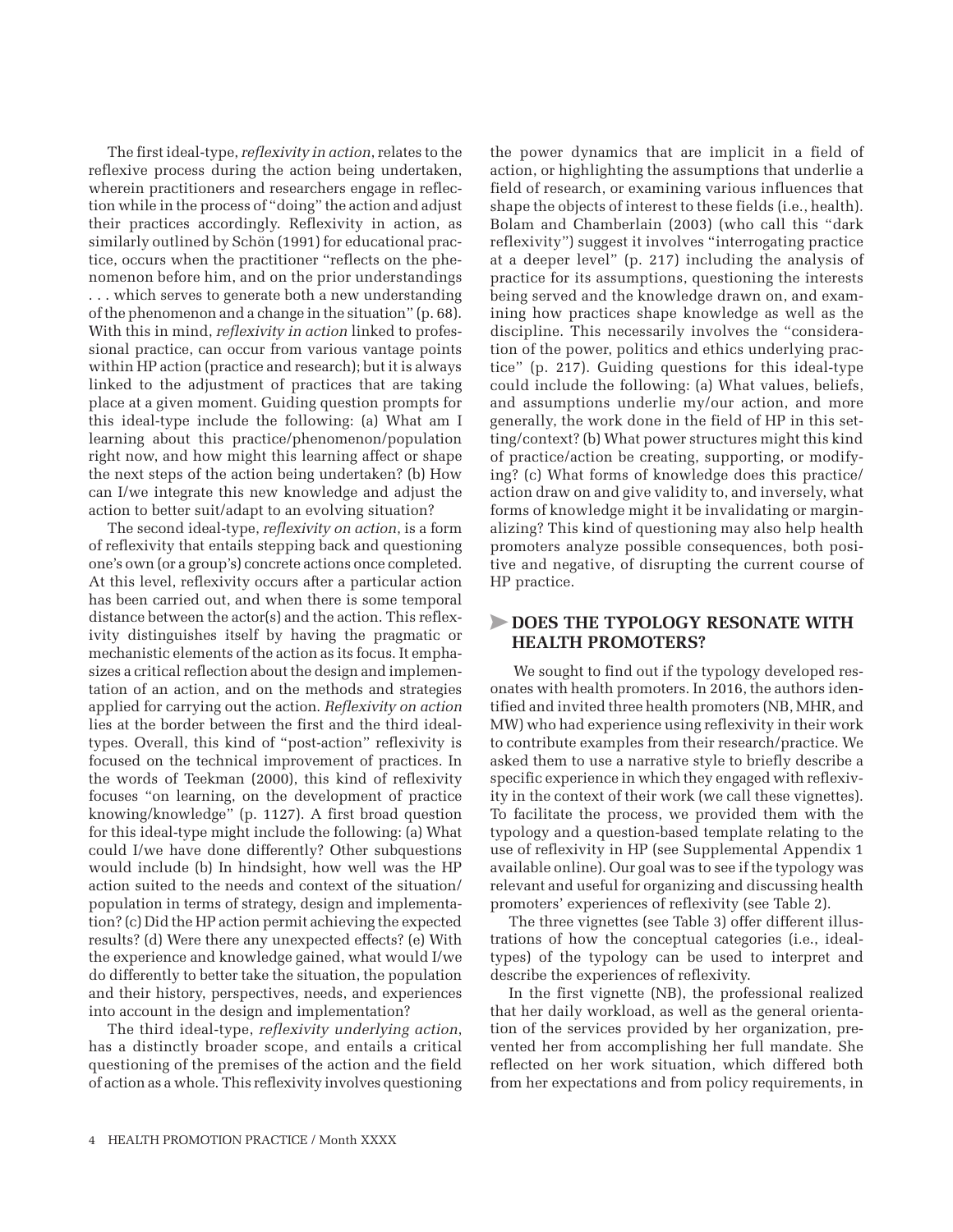# **Table 2 Vignettes of Experiences With Reflexivity From Three Health Promotion Practitioners and Researchers**

| 1 (NB)       | Before doing a master's degree in community health, I worked as a nurse in a local health organization.<br>Even though the organization's mandate included health promotion, it was particularly difficult for   |
|--------------|------------------------------------------------------------------------------------------------------------------------------------------------------------------------------------------------------------------|
|              | professionals to integrate health promotion into their practice, given that the daily schedule was                                                                                                               |
|              | overloaded with individual appointments. Reflecting back on this situation, I realized that we were                                                                                                              |
|              | working in an environment where the organizational culture was mostly focused on providing clinical                                                                                                              |
|              | care, and that the supply of health services were more reactive, defined by demand, without necessarily                                                                                                          |
|              | anticipating the population's needs. I also realized that professionals had little understanding of the                                                                                                          |
|              | importance of acting on the social determinants of health.                                                                                                                                                       |
|              | After becoming a professional in a regional public health department, I continued to reflect on the                                                                                                              |
|              | conditions that would support the integration of health promotion into the practices of my former                                                                                                                |
|              | colleagues in local health organizations. The triggering event that allowed me to think about a concrete                                                                                                         |
|              | solution for this problem was a meeting with the executive director of a community primary care center,                                                                                                          |
|              | who wondered whether there was a real possibility to support health promotion practice in his                                                                                                                    |
|              | organization. I realized then that challenges for integrating health promotion into the health system<br>were more organizational, requiring the implementation of a different structure of training that would, |
|              | apart from enhancing the health professionals' competencies, also modify organizational conditions of                                                                                                            |
|              | practice.                                                                                                                                                                                                        |
|              | I started reading about practice change processes, professional development, adult education/learning,                                                                                                           |
|              | and reflexivity. Through my reading, it became clear to me that to achieve this shift in practice, we                                                                                                            |
|              | would need to create a space for collective reflection allowing professionals to question their practices                                                                                                        |
|              | and their organizational environment, to better understand health promotion and how to implement                                                                                                                 |
|              | health promotion practice. Prompted by this, I developed a professional development program, the                                                                                                                 |
|              | Health Promotion Laboratory, targeting public health professionals from local health and social services                                                                                                         |
|              | centers. This professional development project aims to support multidisciplinary teams of local centers                                                                                                          |
|              | in planning new health promotion interventions, building on a collaborative learning, participatory and                                                                                                          |
|              | reflective approach. Throughout the Health Promotion Laboratory processes, teams are encouraged to                                                                                                               |
|              | revisit their individual and preventive care practices from a health promotion perspective and a social                                                                                                          |
|              | determinants of health angle. For instance, a team from the education sector, whose members have long                                                                                                            |
|              | focused on the individual management of school dropout, has now collectively developed (with                                                                                                                     |
|              | community partners) an intervention to foster student retention at school.                                                                                                                                       |
| $2 \, (MHR)$ | As part of my PhD research I conducted ethnographic fieldwork with health promoters in the City of                                                                                                               |
|              | Copenhagen (see, e.g., Rod, 2015). Among other things, I followed the implementation of a program that                                                                                                           |
|              | sought to involve parents of teenagers in preventing (or at least postponing) the onset of alcohol use.                                                                                                          |
|              | One of the aims of the fieldwork was to tease out the moral and ethical dimensions of alcohol<br>prevention and, at several occasions, I engaged in discussions with health promoters in order to                |
|              | stimulate reflexivity about these issues. During these discussions I presented a framework for reflexivity                                                                                                       |
|              | concerning the ideas and assumptions underlying professional practices. The basic idea was that                                                                                                                  |
|              | specific health promotion policies and interventions are bound to answer the question "How should                                                                                                                |
|              | one live?" in particular ways that are rarely made transparent and explicit. Inspired by Lakoff and                                                                                                              |
|              | Collier (2004), I asked health promoters to consider three dimensions of this question: (i) The "how":                                                                                                           |
|              | i.e. reflexivity concerning the specific techniques that are used to promote health and induce change in                                                                                                         |
|              | people's lives. (ii) The "should": i.e. teasing out implicit norms and values. And (iii) The "one": i.e.                                                                                                         |
|              | addressing the implicit assumptions about the target group. The discussions showed that the health                                                                                                               |
|              | promoters did not always agree about basic underlying ideas and premises of their work. Thus, the                                                                                                                |
|              | value of the framework (and perhaps of reflexivity more generally) was not to enable consistent                                                                                                                  |
|              | interpretations and clear conclusions, but rather to highlight inherent ambiguities in health promotion                                                                                                          |
|              | practice. E.g., the alcohol prevention program promoted the idea that parents should adopt a restrictive                                                                                                         |
|              | stance towards the alcohol use of all children below the age of 16 and should refrain from entering into                                                                                                         |

*(continued)*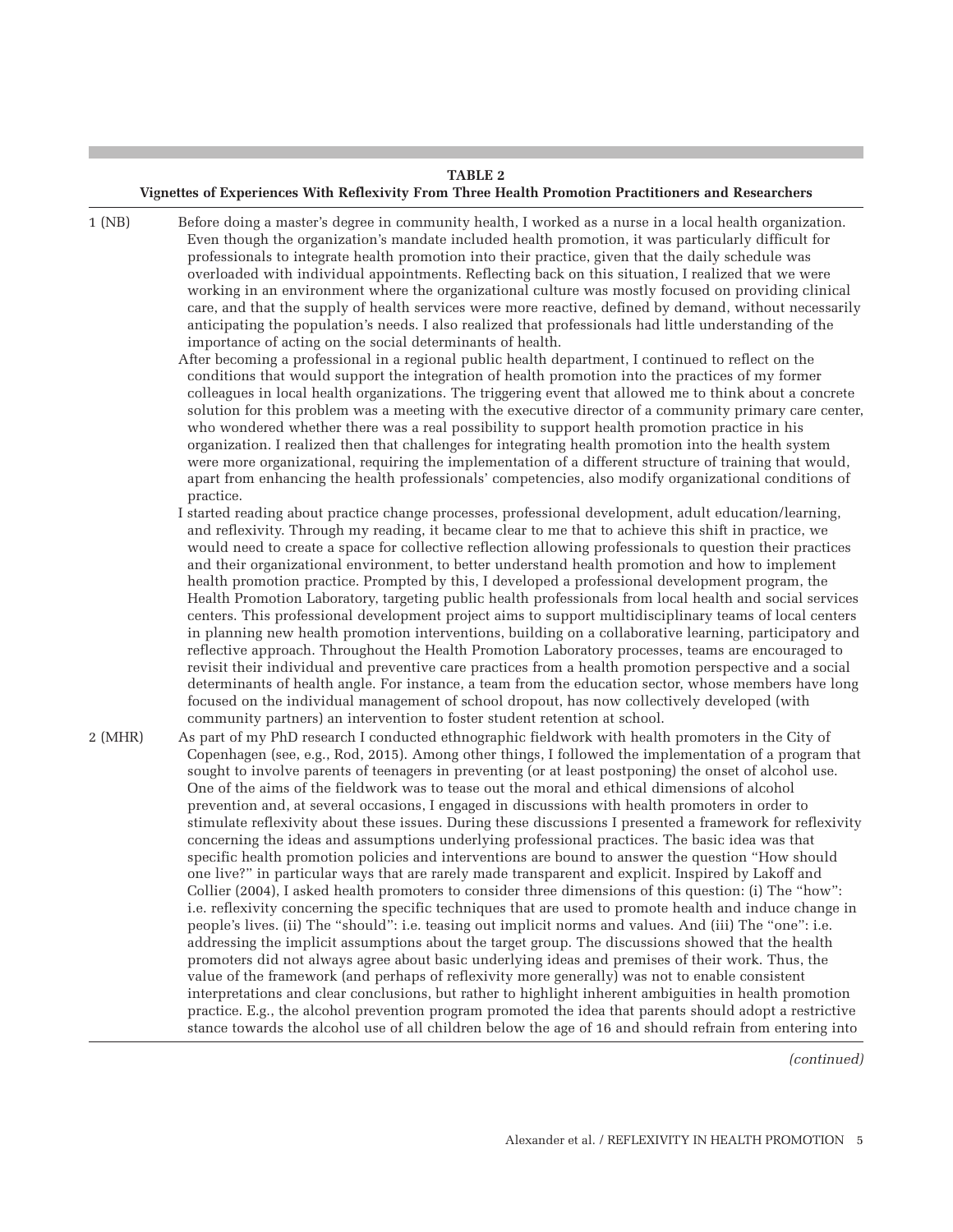#### **Table 2 (continued)**

negotiations on this issue. In contrast, some health promoters had adopted a more open and flexible stance towards the alcohol use of their own children, because they felt that it was more important to nurture trust and to take stock of the individual child's maturity level. At a more general level, this example highlights a potential contradiction between the generalized advice and knowledge claims that are made in health promotion programs and the situated nature of personal relations with which such programs interfere.

3 (MW) A team of researchers developed an approach to promote reflexive practice in health promotion and prevention in Germany called Participatory Quality Development (PQD) [PQD Handbook [http://www.](http://www.pq-hiv.de/en) [pq-hiv.de/en\]](http://www.pq-hiv.de/en). At the core of PQD is the critical reflection on the power dynamics in developing and implementing interventions, specifically advocating for the participation of community members and non-professional actors. We conduct various activities, such as workshops, to promote a culture of reflexivity among communities of practice.

> In one workshop, a social worker described a drop-in neighborhood center for mothers with young children located in a poorer district in a large German city. The center's purpose was to strengthen the bond between new mothers and their children, and thus prevent later involvement of child protection or family services. This included addressing several well-being and health related topics. Very few mothers were using the center, so the staff began to reflect on why. They decided to work with a university to conduct a qualitative study of the mothers to understand their needs. The study revealed several issues, particularly the need to be relieved periodically of childcare responsibilities. The social worker described how she and her colleagues struggled with this issue, as their mandate from the local authority was to promote the mother-child bonding.

In the workshop, we critically examined the assumptions behind the center, particularly the focus on bonding, implying that the mothers were deficient in this area. A service was proposed without first finding out what the mothers needed; they were objects of an intervention and not partners in promoting health. The problem and the solution were formulated based on expert knowledge, excluding lived experience. During the discussion, the social worker became irritated, saying that her organization was not certified to provide childcare, and that they would need more staff and possibly different facilities. She then suggested that they could potentially justify the additional service if, during childcare, the mothers would agree to participate in childrearing training. The other workshop participants—who were predominantly women, many of whom also mothers—questioned the reasoning of the social worker. They argued that the need to be relieved of childcare responsibilities is common among mothers. Whereas, middle class mothers can use well-resourced networks of other parents; mothers in poorer neighborhoods tend to be in networks whose members are overburdened with their own lives. Also, middle class mothers are not seen categorically as having deficits, unlike the mothers in the district under question. Instead of working with the mothers to problem-solve about childcare issues to give them more free time, the social worker assumed that she needed to provide another service, reinforcing the client role of the mothers. The reflexive dialogue at the workshop resulted in the participants becoming aware of how the logic of service provision can objectify "target groups," preventing them from being seen as competent partners and real-life experts in the development of services.

order to identify what prevented her from carrying out all the functions attached to her position. We identified this as *reflexivity on action*. She did not question or critique the mandate and purpose of her job (which would have been *reflexivity underlying action*), rather, she tried to understand why she could not act as expected by her professional system. Taking on an administrative position later in her career, and still juggling with the paradox of not being able to carry out the functions related to her position, she used the knowledge she gained from

her previous experiences to identify and develop a concrete solution for this problem (again, *reflexivity on action*). Throughout this process, she was drawn to investigate the fundamental reasons why integrating HP into the health system was difficult, and concluded that the reasons were structural and that the problem had to be formulated differently. She questioned the structures and the practice conditions of the current system, resulting in a proposition to modify these by creating a collective space for health professionals to reflect on and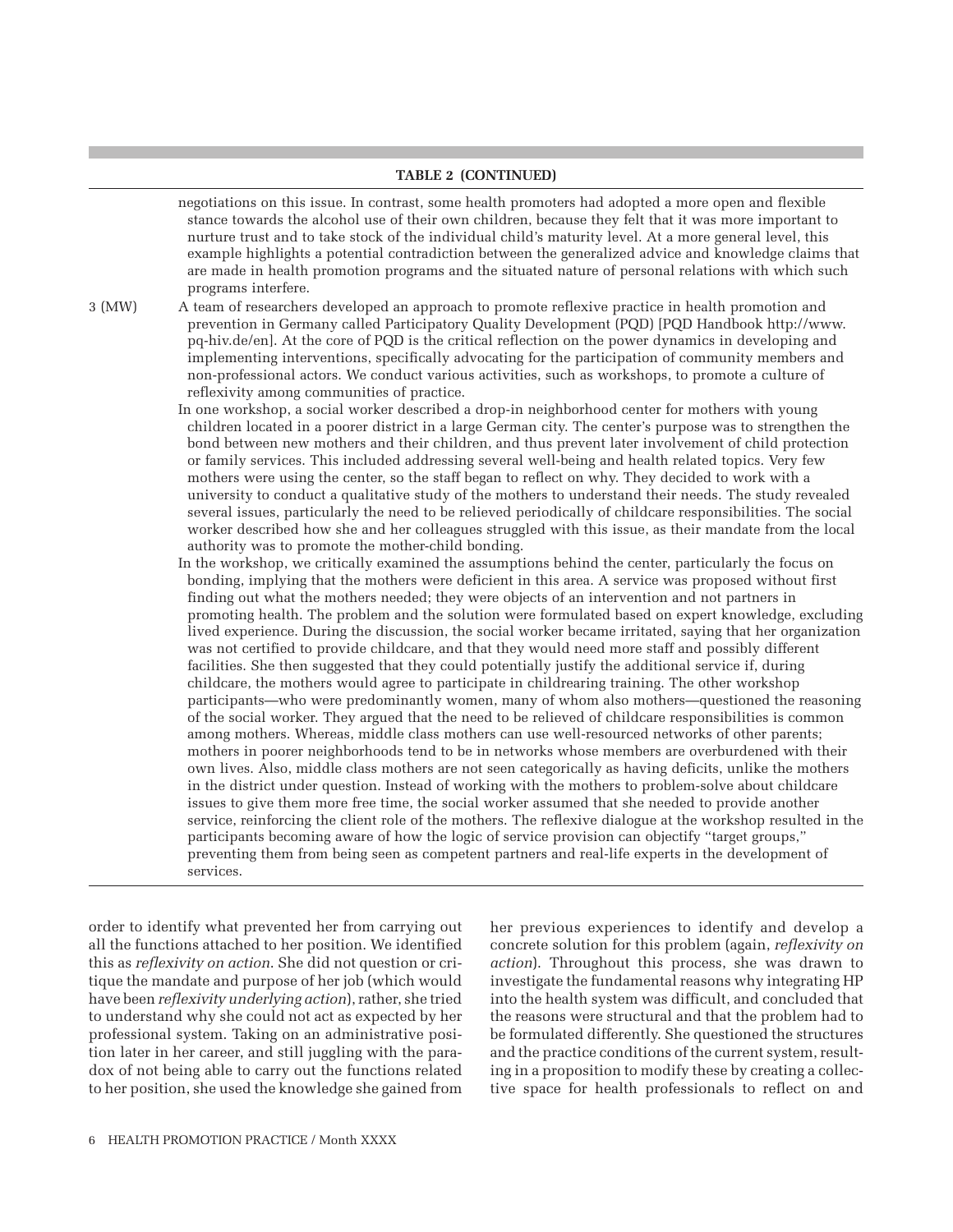| mustrations of fucur types in the vighettes |                                                                                                                                                                                                                                                                                                                                                                                                                                                                                                                                                                                                                                                                                                                                                                                       |  |
|---------------------------------------------|---------------------------------------------------------------------------------------------------------------------------------------------------------------------------------------------------------------------------------------------------------------------------------------------------------------------------------------------------------------------------------------------------------------------------------------------------------------------------------------------------------------------------------------------------------------------------------------------------------------------------------------------------------------------------------------------------------------------------------------------------------------------------------------|--|
| Vignettes                                   | Ideals-Types Identified in Each Vignette<br>Reflexivity on action<br>The professional used reflexivity to investigate how the general orientation of the services provided<br>by her organization prevented her from accomplishing her full mandate. She later built on her<br>learning and experience to identify and develop a concrete solution to deal with this problem.<br>Reflexivity underlying action<br>The professional also used reflexivity to question the structures and the practice conditions of the<br>current system, resulting in a proposition to modify them.                                                                                                                                                                                                  |  |
| Vignette 1<br>(NB)                          |                                                                                                                                                                                                                                                                                                                                                                                                                                                                                                                                                                                                                                                                                                                                                                                       |  |
| Vignette 2<br>(MHR)                         | Reflexivity underlying action<br>Reflexivity was mainly used by this researcher to critically question the premise of alcohol<br>prevention practices in the context of a specific health promotion program, "teasing out the moral<br>and ethical dimensions of alcohol prevention" more broadly. By questioning the political and<br>cultural values/assumptions that "underlie" this health promotion program, the researcher<br>highlighted inherent ambiguities within health promotion knowledge and practices, and its<br>contradictions with the situated experiences of those for whom the programs are created.                                                                                                                                                             |  |
| Vignette 3<br>(MW)                          | Reflexivity in action<br>In a workshop with practitioners and a researcher, engaging reflexivity allowed participants to<br>recognize that a maternal drop-in center located in a low-income neighborhood was not reaching<br>its target population (mothers).<br>Reflexivity on action<br>Reflexivity was used to explore the relevance and the rationale of the service provided, with respect<br>to the center's mission (improving mother-child bonding early to reduce subsequent recourse to<br>child protection and family services).<br>Reflexivity underlying action<br>Reflexivity also allowed actors to challenge the assumption that the mothers were inadequately<br>bonding with their children. It uncovered how service provision logic can objectify target groups, |  |
|                                             | as well as some contradictory assumptions about mothers' needs and the center's vision.                                                                                                                                                                                                                                                                                                                                                                                                                                                                                                                                                                                                                                                                                               |  |

## **Table 3 Illustrations of Ideal-Types in the Vignettes**

improve their practices, and experiment with new ones (*reflexivity underlying action*).

The second vignette (MHR) centrally illustrates the ideal-type of *reflexivity underlying action*, given that the main aim of this researcher's project was to critically question the premise of alcohol prevention, and the implementation of an HP program on which he was conducting his ethnographic research. He describes the aim of his work as "teasing out the moral and ethical dimensions of alcohol prevention." Identifying, or exposing, the moral and ethical dimensions of a HP program involves precisely the questioning of the political and cultural values or assumptions that "underlie" HP work, the kind of questioning that defines for us *reflexivity underlying action*. This *reflexivity underlying action*, engaged in this case by the researcher himself, is part of larger systemic change creating awareness about the field of action at large and encouraging alternative perspectives. As the author of this vignette highlights, the goal of his work was not to streamline thinking or enable

consistent interpretations or conclusions about the action, but rather to highlight inherent ambiguities in HP practice and its contradictions with the situated experiences of those for whom these programs are created. The author of this vignette also challenged health promoters working within the alcohol prevention program. He introduced his critique into the project through discussions with health promoters with an intention to stimulate, or at least encourage, their own processes of *reflexivity on action* and *reflexivity underlying action*, and as such, the project interweaves both ideal-types in its reflexive process.

The third vignette (MW) presents an account of reflexivity from the perspective of a researcher using Participatory Quality Development workshops to promote reflexive practice in HP. During one workshop, a social worker voiced concern that few mothers were coming to the drop-in center located in a low-income neighborhood, whose mission was to strengthen the bond between mothers and their children. This *reflexivity in*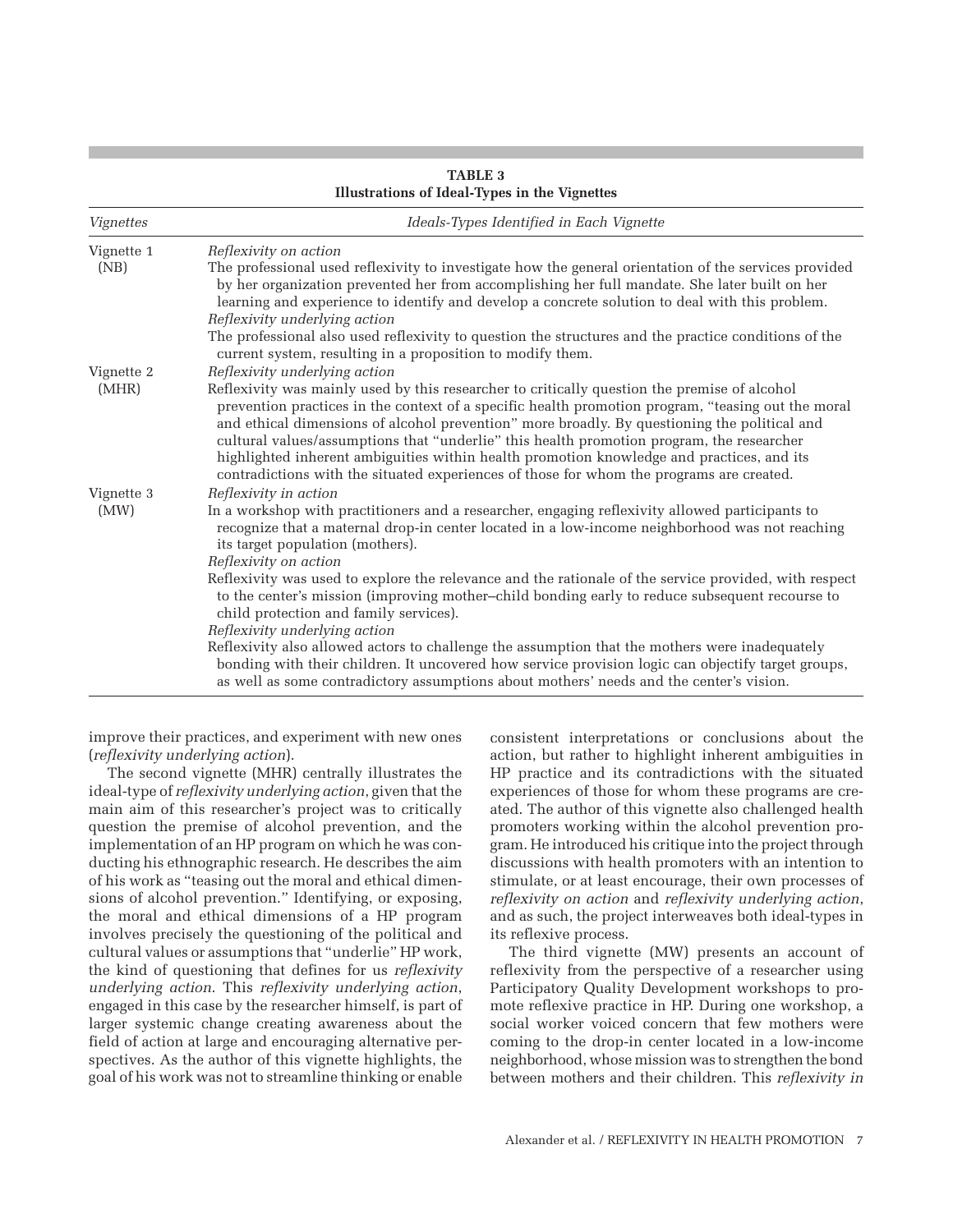*action* within her team led to the development of a qualitative research project on mothers' needs. The study found that mothers needed occasional time off from child care (rather than child-rearing training), but the social worker found that this need was contrary to the center's mission. Thus, *reflexivity on action* was engaged through group discussions (i.e., questioning the center's mission of improving mother–child bonding to reduce subsequent recourse to child protection and family services) and was further deepened through *reflexivity underlying action* at a broader level of questioning social inequalities for mothers (i.e., challenging the assumption that some mothers were inadequate in bonding with their children). In this vignette, the discussions between the social worker and other workshop participants regarding the mission of the center and the needs of the mothers displays the dynamic fluidity between all three types of reflexivity, thus demonstrating the complex interactions between them. The practitioners were confronted with their assumptions as professionals about the logic of service provision and their assumptions as middle-class women about motherhood, child care, stress, and time management. The reflexive dialogue during the workshop resulted in the participants becoming aware of how the logic of service provision can objectify "target groups," disenfranchising the mothers from being partners in developing services that would value their knowledge, experience, and needs.

# >**Discussion**

The typology can be used to organize, describe, and discuss HP actors' experiences with reflexivity, which may be particularly useful for HP training. Instilling continuous learning and development of skills, such as reflexivity, in training is viewed as crucial to prepare responsible health professionals (Mann et al., 2009). The vignettes highlighted two important ways in which the typology can be used in training, and these are discussed below.

First, the vignettes illustrate that the three ideal-types are relevant descriptors of a continuum of positions HP actors can take in relation to what they do and how they can learn from these different positions. *Reflexivity in action* describes an immediacy of reflection, signaling feedback to instantly readjust a problematic professional situation during an action. This kind of reflexivity allows for solving problems at hand, without questioning the causes of the problem, how it has been conceived or its implications. *Reflexivity on action* describes the HP actor's engagement with more complex questions about the problem and its solution once the action is completed. This allows actors to develop new models of action from a complex, unexpected situation of practice and to integrate this learning into future action. In these cases, improvement is considered in relationship to already formulated goals and problem. For instance, we see *reflexivity on action* in the first vignette, wherein the HP professional confronted a problematic situation by first identifying its cause, by then exploring potential avenues of action and by framing an initial solution that fit within the limits of her professional system. As such, this kind of reflexivity focuses *post hoc* on the use of action strategies, but without necessarily challenging the aim of the action or its underlying premises. In contrast, engaging in *reflexivity underlying action* allows HP researchers and practitioners to question the wider HP assumptions about health, the premises on which the problem has been defined, as well as the moral and ethical implications of HP actions and practice. For instance, we see *reflexivity underlying action* mostly in the second and third vignettes, with examples of researchers and practitioners questioning the emphasis on individual choices, the norms and values promoted by HP interventions, or the implicit beliefs of HP actors. Reflexivity underlying action should necessarily take into consideration the perspectives of various population as well as the assumptions that health promoters themselves make as part of their programs in order to critically address the power imbalance and potential bias underlying the promotion and definition of health and healthy behaviors of others that is absent of contextualization. Although the relevance of engaging in various forms of reflexivity is *a priori* acknowledged within HP, engaging in reflexive critique of the field is rare. As Tretheway et al. (2015) argue, while HP practitioners "consider critical values and principles to be intrinsic to their work, they are often not made explicit or realized in practice" (p. 216). However, fostering this kind of critical stance in future generations of HP practitioners is essential for a moral and responsible evolution of the field.

Second, the three ideal-types are relevant abstractions to accommodate contemplation of the numerous kinds of action in which students in HP will eventually engage as practitioners. Positioning an experience within the typology requires the identification and definition of what HP action involves. This is important because action itself is at the core of any HP work. HP initiates, supports, and sustains social change processes and interventions (programs and policies) at various levels with several strategies that have been outlined in the Ottawa Charter (World Health Organization, 1986). The charter emphasizes fundamental principles and values for the field of HP (i.e., equity, social justice, empowerment, participation) as well as five main strategies for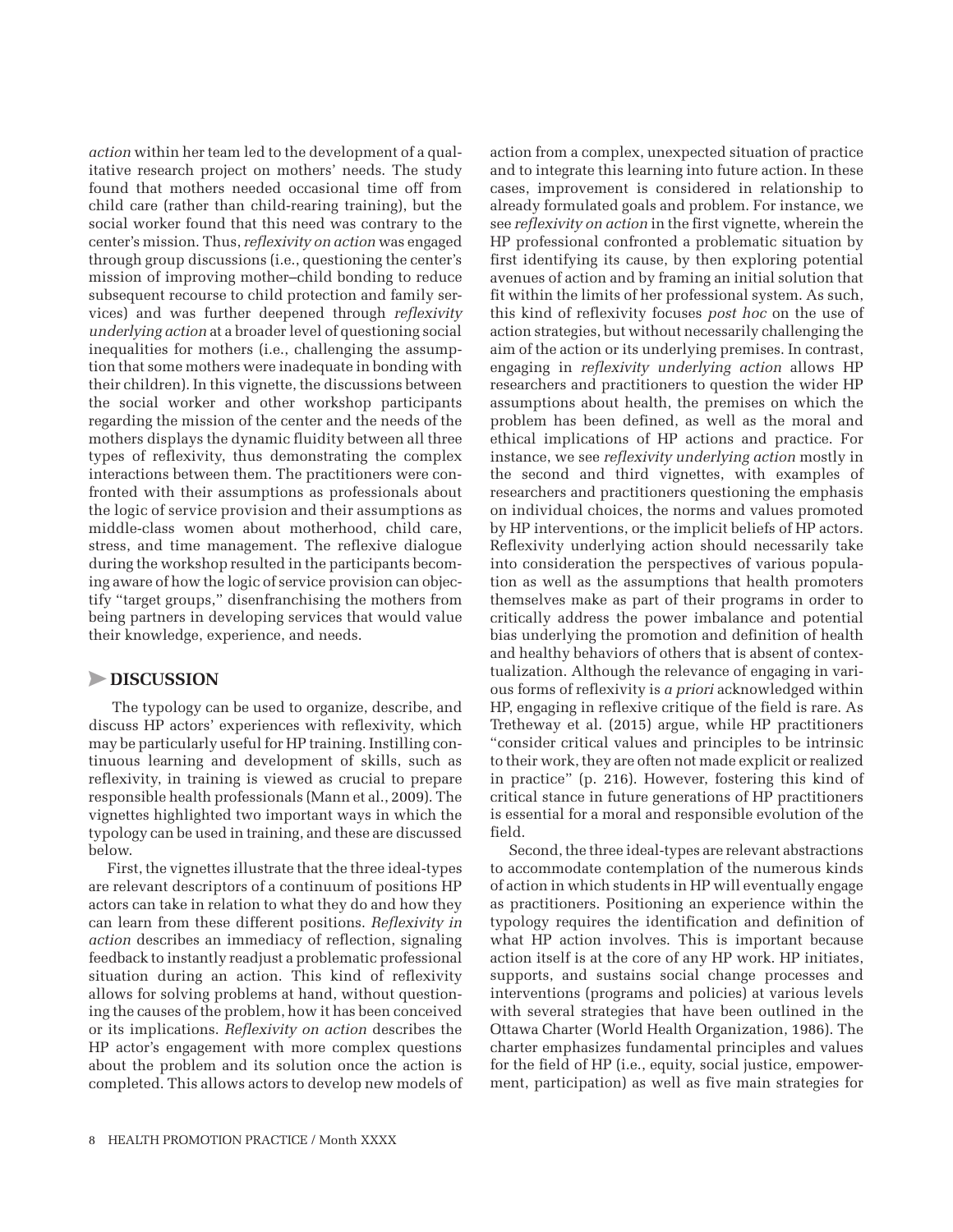

**Figure 1 Continuum of Reflexivity in Health Promotion (HP)**

HP: (a) building healthy public policy, (b) creating supportive environments, (c) strengthening community actions, (d) developing personal skills, and (e) reorienting health services. Our three ideal-types of reflexivity address different levels of the Ottawa Charter action strategies and may be used to facilitate their integration and application within HP practice. For instance, while *reflexivity in action* refers to adjustments made in the midst of performing an action (e.g., adapting a health promoter's discourse to stakeholders' literacy), *reflexivity on action* could be related to examining the action in regards to its alignment with/relevance for one of the five strategies of HP action (e.g., fostering the development of stakeholders' literacy skills). *Reflexivity underlying action*, for its part, could be likened to engaging with fundamental HP values and moral commitments regarding the action (e.g., questioning the systems and dynamics that have contributed to the stakeholders' levels of literacy and how HP practice partakes in or counters this). By superimposing our typology on this seminal document for HP, we aim to encourage a coherent and integrated understanding of reflexivity across different kinds of HP action (Figure 1).

While reflexivity is recognized as an important learning objective for HP training (Boutilier & Mason, 2017; Caplan, 1993; Eakin et al., 1996; Kickbusch, 2007; Tretheway et al., 2015), guidelines and frameworks as to how to facilitate the understanding and acquisition of this skill in the pedagogical literature for HP are scarce. Reflexivity is a complex concept for students and early career professionals in HP, and the particularities of the concept also complicate the development of reflexive skills in students. For instance, there are a multitude of equivocal concepts of reflexivity coexisting in the health sciences all having different purposes, and making a coherent understanding challenging (Fleming, 2007). Indeed, the breadth of reflexivity's purpose can be a barrier in training since there is often ambiguity of the educator's goals with regard to the use of reflexivity (Chaffey et al., 2012). Although learning about reflexivity can be an empowering experience for HP practitioners, its consequences are challenging for them because it can lead to a raised awareness of tensions in their practice and ambivalence toward the organizational structures and institutional rules in which they are bound (Jacobs, 2008).

Acknowledging that reflexivity has been neglected as a key competency in HP training, Wigginton et al. (2019) outline a course they developed concretely linking HP core competencies to different forms of reflexivity— "reflection on" and "reflecting about" practice. Along similar lines of thinking, our typology clarifies three types of reflexivity with different purposes and processes within HP practice, which we believe can be useful for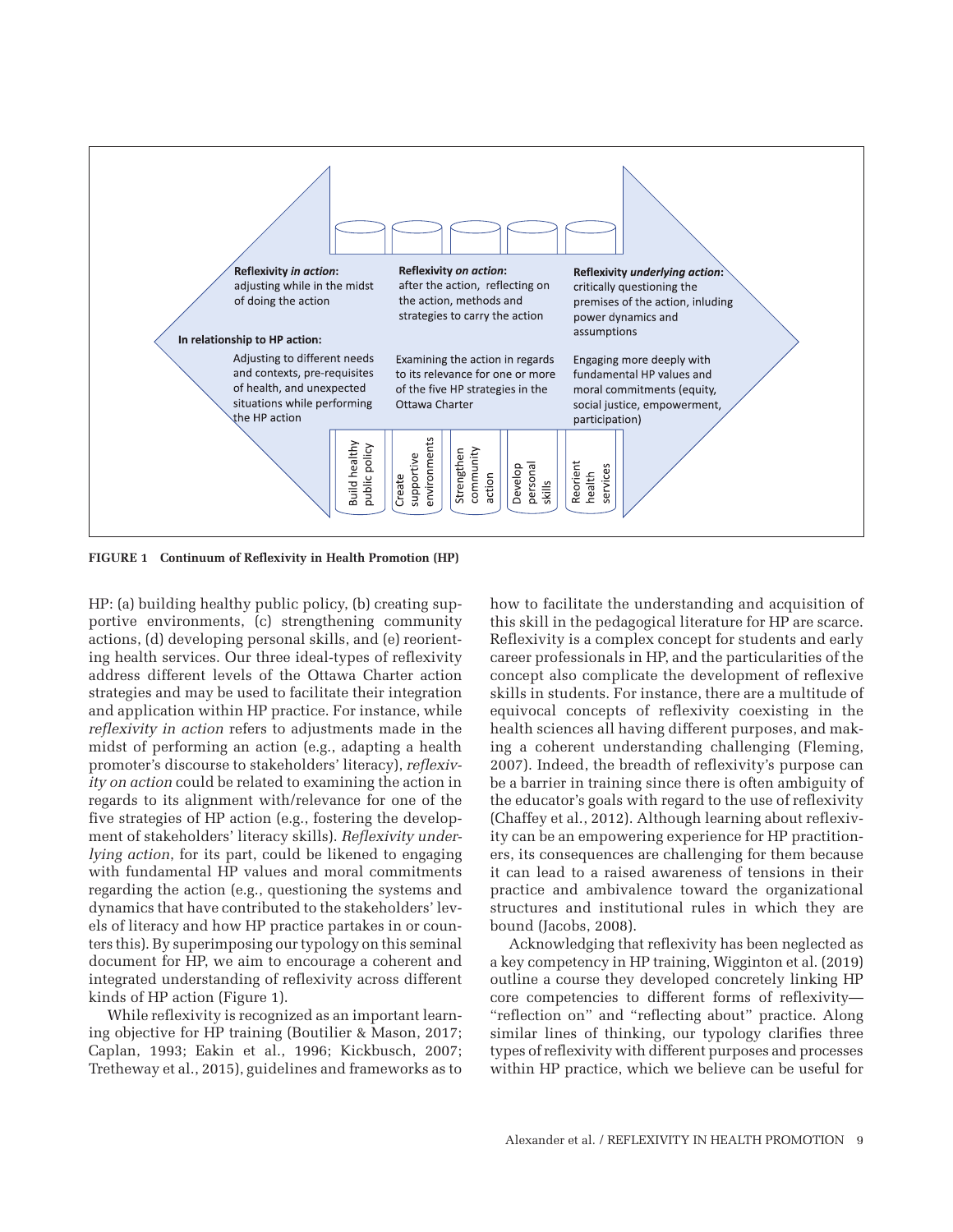better integrating reflexivity into HP courses. Furthermore, being reflexive involves stepping back from experience, which trainees have little experience with at such an early stage of their career. While our typology does not substitute experience that students will eventually gain, it might help in circumscribing particular level of objects (strategies, values, and principles) of reflexivity within the field.

It is for these reasons that we consider the typology as useful for HP training because it offers three meaningful categories to help trainees understand and integrate reflexivity as a key competency to develop in HP research and practice. We think the typology can be useful to organize discussions about reflexivity in various settings and locations, not prescriptively or as a guide, but as a shared language to reflect on experiences. Specifically, the typology may be useful in graduate and postgraduate public health and HP training that aims to foster reflexive practices among trainees when thinking about their experiences in internships or research projects. Within all HP research and practice, but perhaps particularly when integrating a reflexive stance into one's work, it is also critical to consider the historical, political, and social contexts of the population being addressed and to understand how their specific perspectives might affect and shape the HP practice itself. This form of stepping back can be encouraged by some of the question prompts integrated into the three ideal-types.

# >**Conclusion**

Despite the growing recognition of reflexivity's significance for HP research and practice, frameworks to support the integration of this concept into training for the field of HP are lacking. We synthesized existing theories and frameworks of reflexivity into a typology for HP, acknowledging HP as "a field of action" within public health (McQueen, 2001), in which various kinds of actors (researchers, professionals, policymakers, citizens, and communities) engage with complementary and contested values *in, on*, and *underlying* their work at many levels and in different contexts (Potvin & Jones, 2011). This organizing framework has the potential to be a useful tool for training in HP that brings an overarching structure under which the multiple existing theories, models, and classifications of reflexivity from other fields and disciplines can be included in a synergistic way for HP students, trainees, and professionals to learn about reflexivity. We envision the typology as a companion to the Ottawa Charter for training in contemporary HP because learning about HP action strategies should be inseparable from learning about reflexivity to question one's own actions to achieve HP goals within a system (*in* and *on*) as well as to question the system

itself and the goals of HP (*underlying*). We think that the typology can be a device to bridge conversations about reflexivity across different training curricula, communities of practice, and traditions in the field of HP.

## **ORCID iDs**

Stephanie A. Alexander <https://orcid.org/0000-0003-0445-0116> Marie-Claude Tremblay D <https://orcid.org/0000-0002-4965-2515>

## **SUPPLEMENTAL MATERIAL**

Supplemental material for this article is available online at [https://](https://journals.sagepub.com/home/hpp/) [journals.sagepub.com/home/hpp/](https://journals.sagepub.com/home/hpp/).

#### **References**

Allen-Scott, L. K., Hatfield, J. M., & McIntyre, L. (2014). A scoping review of unintended harm associated with public health interventions: Towards a typology and an understanding of underlying factors. *International Journal of Public Health*, *59*(1), 3-14. [https://doi.](https://doi.org/10.1007/s00038-013-0526-6) [org/10.1007/s00038-013-0526-6](https://doi.org/10.1007/s00038-013-0526-6)

Bisset, S., Tremblay, M. C., Wright, M. T., Poland, B., & Frohlich, K. L. (2017). Can reflexivity be learned? An experience with tobacco control practitioners in Canada. *Health Promotion International*, *32*(1), 167-176.<https://doi.org/10.1093/heapro/dav080>

Bolam, B., & Chamberlain, K. (2003). Professionalization and reflexivity in critical health psychology practice. *Journal of Health Psychology*, *8*(2), 215-218. [https://doi.org/10.1177/135910530300](https://doi.org/10.1177/1359105303008002661) [8002661](https://doi.org/10.1177/1359105303008002661)

Boud, D., Keogh, R., & Walker, D. (1985). *Reflection: Turning experience into learning*. Kogan Page.

Bourdieu, P., & Wacquant, L. J. D. (1992). *An invitation to reflexive sociology*. University of Chicago Press.

Boutilier, M., & Mason, R. (2017). The reflexive practitioner in health promotion: From reflection to reflexivity. In I. Rootman, A. Pederson, K. L. Frohlich, & S. Dupéré (Eds.), *Health promotion in Canada. New perspectives on theory, practice, policy, and research* (4th ed., pp. 328-342). Canadian Scholars.

Caplan, R. (1993). The importance of social theory for health promotion: From description to reflexivity. *Health Promotion International*, *8*(2), 147-157. <https://doi.org/10.1093/heapro/8.2.147>

Chaffey, L. J., de Leeuw, E. J., & Finnigan, G. A. (2012). Facilitating students' reflective practice in a medical course: Literature review. *Education for Health*, *25*(3), 198-203. [https://doi.org/10.4103/1357-](https://doi.org/10.4103/1357-6283.109787) [6283.109787](https://doi.org/10.4103/1357-6283.109787)

Eakin, J., Robertson, A., Poland, B., Coburn, D., & Edwards, R. (1996). Towards a critical social science perspective on health promotion research. *Health Promotion International*, *11*(2), 157-165. <https://doi.org/10.1093/heapro/11.2.157>

Fleming, P. (2007). Reflection a neglected art in health promotion. *Health Education Research*, *22*(5), 658-664. [https://doi.org/10.1093/](https://doi.org/10.1093/her/cyl129) [her/cyl129](https://doi.org/10.1093/her/cyl129)

Guichard, A., Tardieu, É., Nour, K., Lafontaine, G., & Ridde, V. (2019). Adapting a health equity tool to meet professional needs (Québec, Canada). *Health Promotion International*, *34*(6), e71-e83. <https://doi.org/10.1093/heapro/day047>

Issitt, M. (2003). Reflecting on reflective practice for professional education and development in health promotion. *Health Education*